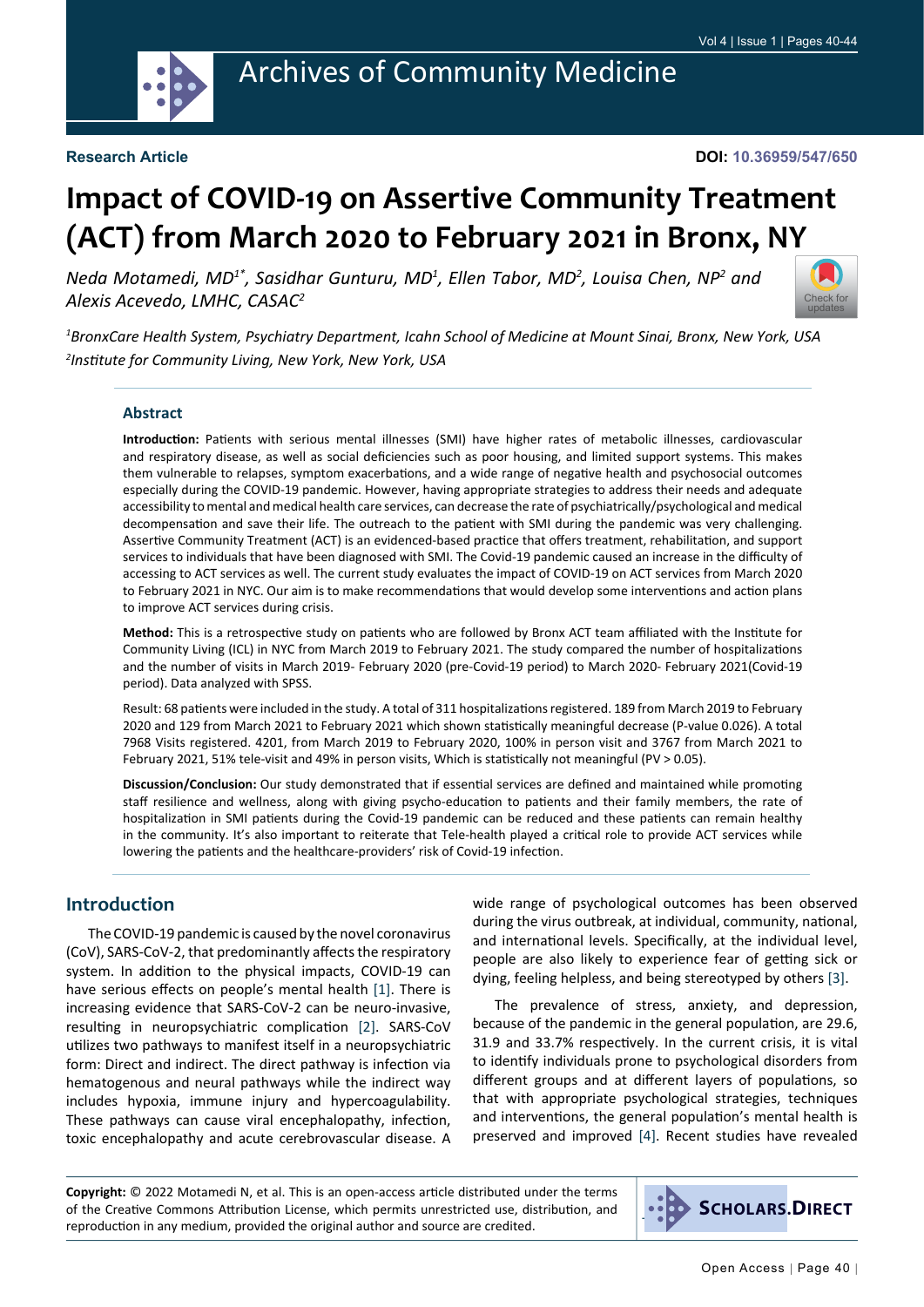an association between medical history and increased anxiety and depression caused by the COVID-19 spread [\[5](#page-4-4),[6\]](#page-4-5). Previous researches had shown that medical history and chronic illnesses are associated with increased psychiatric distress levels [[7](#page-4-6)]. People who have a history of medical problems and are suffering from poor health may feel more vulnerable to a new disease [[8\]](#page-4-7). Suicidal ideation was elevated during the COVID-19 pandemic; approximately twice as many respondents reported serious consideration of suicide in the previous 30 days than did adults in the United States in 2018, referring to the previous 12 months (10.7% versus 4.3%) [[9\]](#page-4-8).

For such groups - including the elderly, the minorities, the severely mentally ill, those suffering from substance use disorders and the homeless, COVID-19 has also created significant barriers to access to health services, partially due to the disruption of services, an overwhelmed healthcare system and the pressure on medical professionals.

Assertive Community Treatment is an evidenced-based practice that offers treatment, rehabilitation, and support services, using a person-centered, recovery-based approach, to individuals that have been diagnosed with serious mental illness (SMI).

ACT is well-established and best-researched community, psychiatric model of care. There are three broad categories outlined high standards of care: 1) Human resources: structure and composition, including using team approach, having frequent team meetings, and small caseloads 2) Organizational boundaries, including taking responsibilities for crisis intervention, admission, discharge planning, and defining admission criteria, and 3) Nature of Services, including community-based engagement, assertive outreach, high frequency and intensity of services, etc. In short, successful community psychiatry's best-practices of care rely on essential services that involved regular, in-person support of patients in the community milieu. Outreach is one of the core components of the ACT service delivery models, and the other fidelity features facilitated this by mandating high provider-to-client ratios, interdisciplinary collaboration and flexible work schedules to allow patients' timely access to care [\[10](#page-4-9),[11](#page-4-10)].

The main goal of ACT services is to assist individuals to achieve their personally meaningful goals and life roles. ACT is to help people become independent and integrate into the community as they experience recovery. Secondary goals include reducing homelessness and unnecessary hospital stays. In this way, ACT offers treatment in the "real world" and the team of professionals provides help using a "whole team" approach ([[12\]](#page-4-11) OMH).

COVID -19 could affect patients with SMI who get ACT services in different way. It affects them not only same as general population but also because of disruption of ACT services and difficulty with outreach, possibility decreasing quality of care increasing rate of medication non-adherence, as well as overwhelming and burning out of the ACT providers.

Telemedicine has proved to be a safe and effective method of providing services to patients with psychiatric disorders - including evaluation, psychotherapy, medication management, case management, supportive counseling, and psychoeducation. However, implementation of telemedicine in the United State in the mental health field in general and particular in ACT program has its own limitations such as lack of access to phones and broadband WiFi and is yet to provide a substantial level of care [\[13](#page-4-12),[14\]](#page-4-13).

Our current study evaluates the impact of COVID-19 on ACT services from March 2020 to February 2021 in NYC. Our aim is to make recommendations that would develop some interventions and action plans to improve ACT services during the crisis.

## **Methodology/Data Analysis and Evaluation Techniques**

This is a retrospective study on patients who are followed by Bronx ACT team affiliated with the Institute for Community Living (ICL) in NYC from March 2019 to February 2021.

The Electronic Health Record (EHR) and data would be reviewed from March 2019 to February 2021 to collect number of visits, number of hospitalizations. Visits including tele-visits and in-person visits which were done by a multidisciplinary ACT team member.

Data from March 2019 to February 2020 considered as pre- Covid-19 and from March 2020- February 2021 Covid-19 and data compared in two duration of time.

#### **Inclusion criteria**

Subjects in this study are patients who get psychiatric services from the ICL-affiliated Bronx ACT team in the Bronx, NY.

#### **Exclusion criteria**

Patients who has documented central nervous system disease or those with clinically significant or unstable cardiovascular, renal, hepatic, gastrointestinal, pulmonary, or hematologic conditions and admitted to the hospital (Admitted to the hospital with medical problem, nonpsychiatric problem).

This was a retrospective study based on chart review so it does not pose any physical threat to the patients. No identifying data would be gathered to eliminate any risk of confidentiality breach. All data was encrypted and saved in password protected digital files.

**\*Corresponding author:** Neda Motamedi, MD, Bronx Care Health System, psychiatry department, Icahn School of Medicine at Mount Sinai, Bronx, New York, USA

**Accepted:** March 09, 2022

**Published online:** March 11, 2022

**Citation:** Motamedi N, Gunturu S, Tabor E, et al. (2022) Impact of COVID-19 on Assertive Community Treatment (ACT) from March 2020 to February 2021 in Bronx, NY. Arch Community Med 4(1):40-44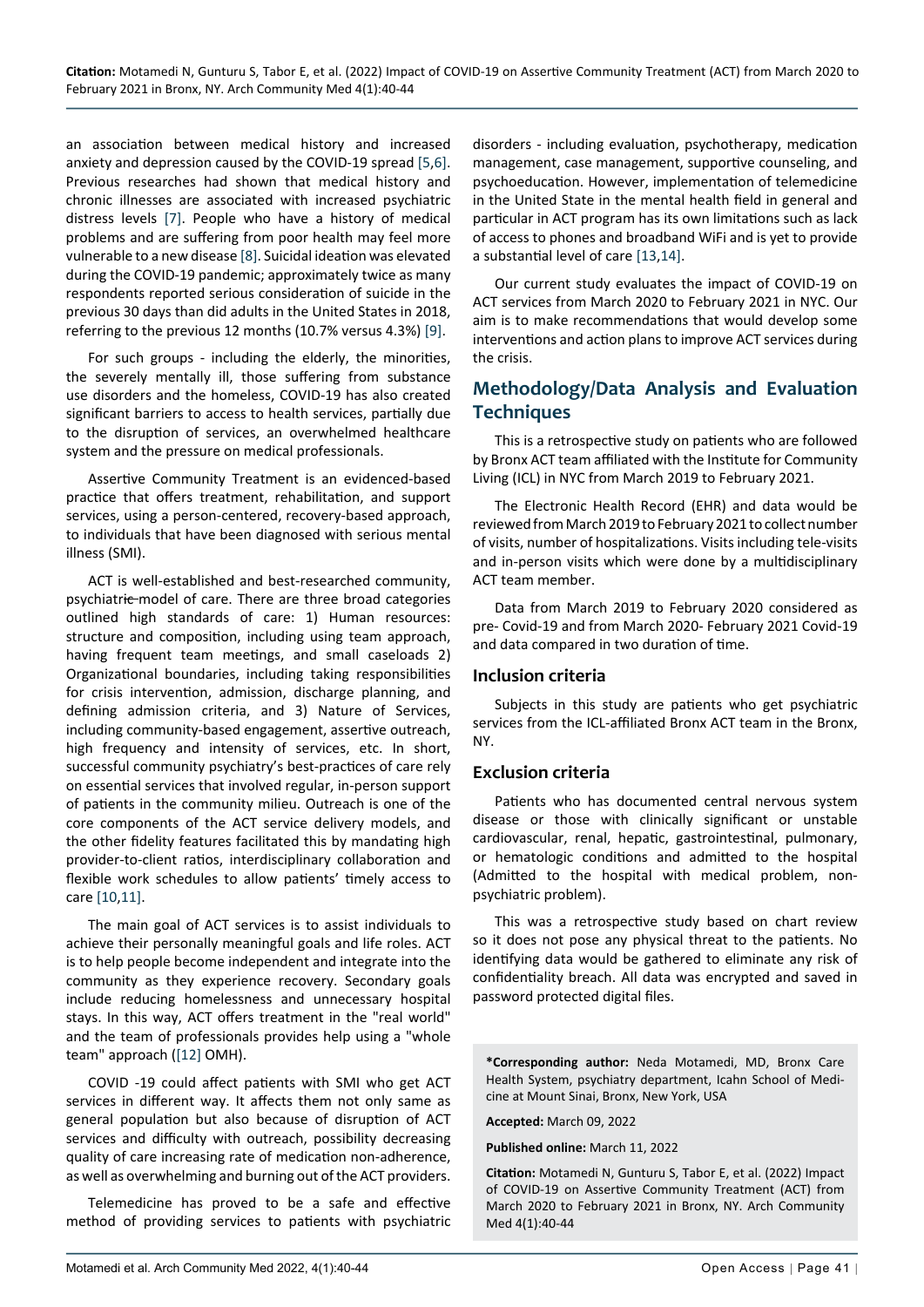There were no provisions for treatment of adverts effects.

This is a retrospective study and does not include any recruitment or compensation.

Using encrypted files and saving in password-protected files would ensure that data was stored safely and confidentially.

The data was analyzed with statistical software such as Excel and SPSS.

#### **Result**

68 patients were included in the study during the 2 years from March 2019 to February 2021. There were 19 females (28.3%) and 46 males (71.7%). Ages ranged from 20 to 77 with a mean of 49 and a standard deviation of 14.8 years.

A total of 311 hospitalizations registered from March 2019 to February 2021, 189 from March 2019 to February 2020 and 129 from March 2021 to February 2021 which shown statistically meaningful decrease (P-value 0.026). [Figure 1](#page-2-0) shows hospitalization from March 2019 to February 2021 in different month.

A total 7968 Visits registered from March 2019 to February 2021. 4201 from March 2019 to February 2020 (mean = 350 + 39.3 Max = 431 Min = 270), 100% in person visit and 3767 from March 2021 to February 2021, (mean = 313  $\pm$  61.5 Max = 385 Min = 219) 51% tele-visit and 49% physical visits, which is statistically not meaningful (P-value = 0.17). [Figure 2](#page-2-1) shown number of visits from March 2019 to February 2021 in different month.

<span id="page-2-0"></span>

<span id="page-2-1"></span>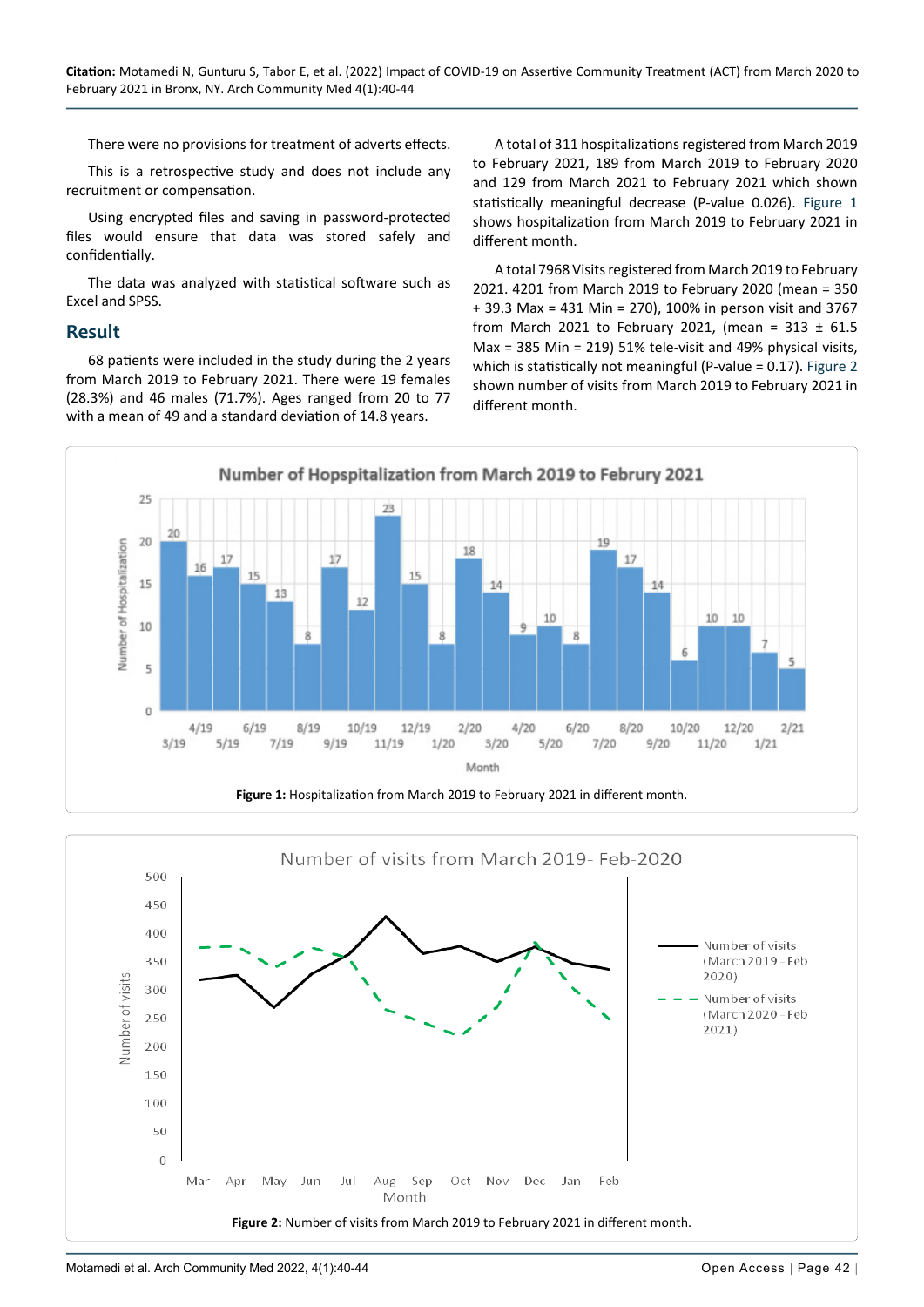## **Discussion/Conclusion**

In the months following the outbreak of the COVID-19 pandemic, efforts to curb the spread of the virus have led to far-reaching socioeconomic upheavals and disruptions in the delivery of healthcare (World Health Organization [[15](#page-4-15)], with unprecedented impact on the practice of community Psychiatry. Community psychiatry is often less prioritized in public health pandemic response planning, although it serves vulnerable populations, which are typically disproportionately impacted by disasters [\[16](#page-4-16)].

The definition of essential services in community psychiatry is not a clear one, and it relied on the best judgment in determining which services fall in this category, balancing guidelines from model fidelity literature, shifting availability of resources, and latest public health directives. Ethical principles including proportionality, minimizing harm, equity, and reciprocity also helped to guide these decisions [[17\]](#page-4-17).

The scale of the changes was large, and the pace of changes rapid, making it unfamiliar and challenging to the team. Gathering the different and often competing priorities presented by COVID-19, formulated the response strategies on three key principles: (i) Defining and maintaining essential services while limiting risk of contagion, include , protecting team capacity to preserve essential services, prioritizing and improving skills in contact risk assessments, adapting new communication media, creative solutions in keeping patient contact, harnessing community resources, developing new collaborations, on‑going focus on infection control, community testing and related advocacy. (ii) Promoting health and mitigating physical and mental health impacts on patients, such as systemically prioritizing the most vulnerable, addressing loss of community resources, patient support and group activities re‑imagined, on‑going psycho education on illness management and coping, maintaining preventative and medical legal measures, adapting Pharmacotherapy and (iii) Promoting staff resilience and wellness like, learning from experience and fostering staff resilience proactively, addressing staff morale and avoiding moral Injury, valuing responsive and responsible leadership [\[18](#page-4-18)].

We hypothesized that the COVID-19 pandemic would have a profound effect on patients who are followed by ACT teams due to the deceasing number of visits, and inperson visits, developing tele-visits, an increasing number of hospitalizations, lengthening admissions and finally an increasing number of suicide attempts and homicidal ideations.

The current study showed all our hypotheses to be wrong and hospital admissions decreased during the Covid-19 pandemic and the number of total visit decreased during this time in our patient. The following factors may apply: 1) ACT staff clearly understand that SMI patients are very vulnerable to decompensating, which led the staff to provide better quality of services to every individual 2) Tele visit became available which is more convenient for ACT team and help provide more services which may not be registered as a visit but help patient to not feel lonely and isolative which is very prominent during crisis, 3) Patients with ACT services developed a connection with the providers before the pandemic started, so limitations for tele-visit are less than other patients. 4) Patients stay at home more than before and they have been interacting less with society leaving less room for possible aggression in social situations, 5) Family members of the patients provided more support to the them helping stay psychiatrically stable.

The COVID-19 pandemic has posed a strong and unique challenge to particularly the nature of services involved in community psychiatry. The outreach-based practice was facing the potential compromise and developing virtual/ tele health outreach. Current study shows tele-visit helped to decrease the number of hospitalization during the Covid crisis in patients with ACT services. On the other hand, tele-visits can be more convenient for the team if the patient has access to a phone or other remote device to allow such visits.

The team need to identify what platforms were best suited to the wide variety of services that are provided, test those platforms, and implement appropriate and practical formats for encounters. These were stratified by services that have both audio and visual components as opposed to telephone contact only [\[19](#page-4-14)].

Tele-visits during the Covid pandemic play an important role in helping the patient to stay in the community and decreased-the rate of hospitalization, so providing cell phones and devices to patient for tele visits is critical, and the ICL Bronx ACT strived to do just that. Educating health care workers for telemedicine and encouraging them to use it also can improve the quality of services.

In a study by Alavi, et al. they stated that during the pandemic all routine appointments were transferred to remote care, including medication reviews, post-hospital visits with established and stable patients, and medication refills. In person visits was limited to patients requiring injections, urgent psychiatric evaluations, or encounters regarding new and unstable conditions after hospitalization. Even for post-hospital encounters, were recommended first considering a tele health encounter with the patient in a clinic and the physician on camera from a different site. Most faceto-face appointments, including psychiatry, psychotherapy, home-based care, and autism services were modified to occur by phone or via a virtual platform, unless it was absolutely necessary to see the patient in-person [\[19\]](#page-4-14).

If tele-visit is utilized in the ACT outreach program only after a certain number of in- person visits, the patient would be able to establish a personal connection with the providers thus allowing the providers to have an easier time finding an effective way to support patients to achieve ACT goals. With tele visit, providers spend less time on the way to reach out to the patient, so saving at least half an hour for every visit during the day, can save some hours in the month.

The team needs to evaluate patients during tele-visits to determine who needs in-person visits, injections or more frequent contact when in-person visits are limited for public health reasons.